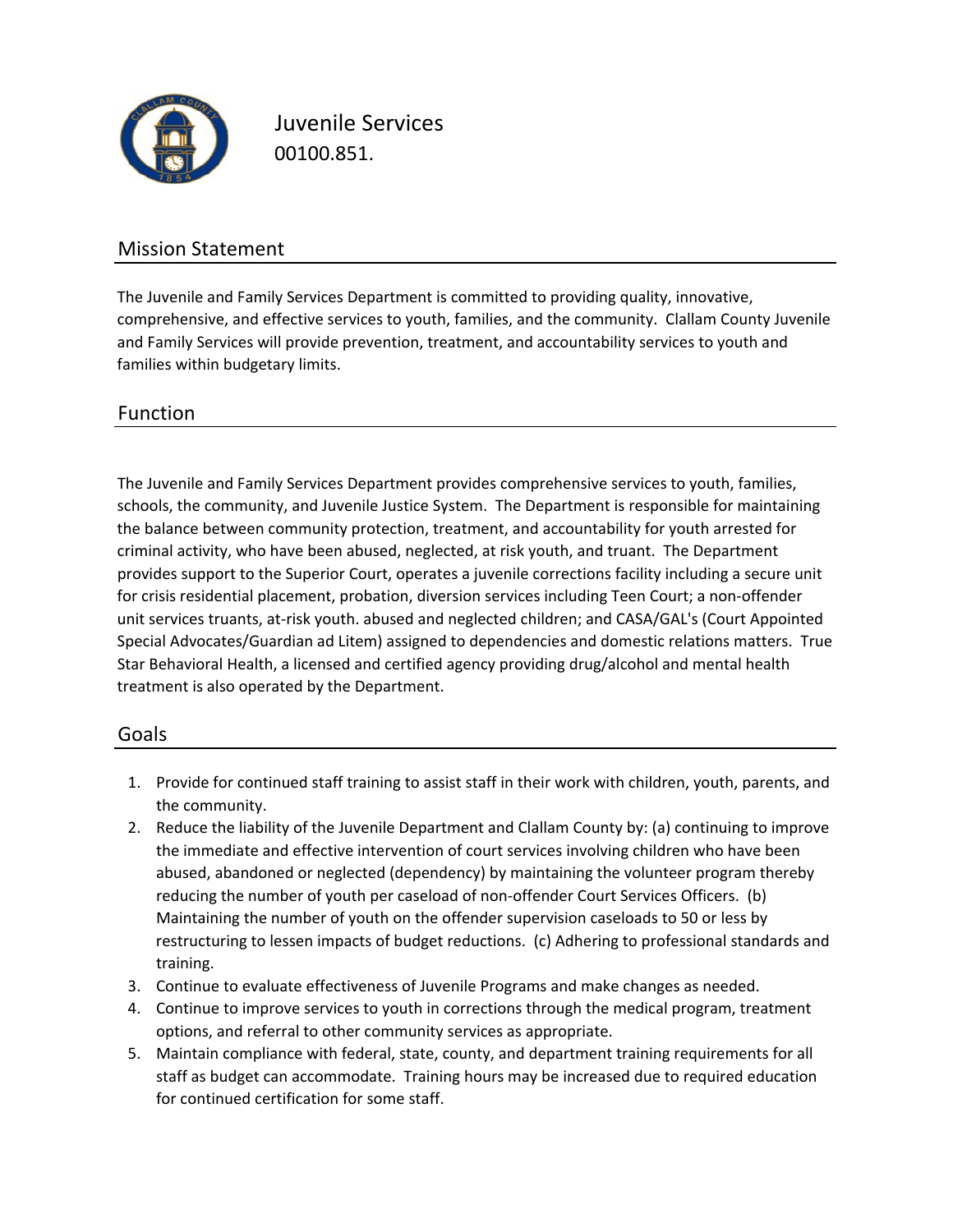## Workload Indicators

|                                               | 2008 Actual | 2009 Actual | 6/30/10 Actual |
|-----------------------------------------------|-------------|-------------|----------------|
| <b>OFFENDER:</b>                              |             |             |                |
| <b>New Filings</b>                            | 404         | 307         | 135            |
| <b>New Supervision Cases</b>                  | 171         | 132         | 68             |
| <b>Offender Proceedings Held</b>              | 3,940       | 3,845       | 1,326          |
| <b>Total Offender Cases Resolved/Disposed</b> | 306         | 302         | 111            |
| <b>CDDA Average Monthly Caseload</b>          | 51          | 58          | 60             |
| <b>SSODA Average Monthly Caseload</b>         | 2.7         | 2.8         | 3.0            |
| Diversions Processed/Referred                 | 250         | 168         | 61             |
| <b>Total Number of Offense Referrals</b>      | 1,778       | 1,563       | 762            |
| NON-OFFENDER:                                 |             |             |                |
| <b>Dependency Filings</b>                     | 56          | 57          | 27             |
| <b>At-Risk Youth Filings</b>                  | 96          | 77          | 49             |
| CHINS (Child in Need of Services) Filings     | 14          | ٩           |                |
| <b>Truancy Petitions Filed</b>                | 437         | 379         | 218            |
| Non-Offender Proceedings Held                 | 2,965       | 3,337       | 1,796          |
| <b>CORRECTIONS/SCRC:</b>                      |             |             |                |
| <b>Total Annual Corrections Bookings</b>      | 779         | 626         | 360            |
| <b>Total Bed Days</b>                         | 6,225       | 6,283       | 3,207          |
| <b>Average Daily Corrections Population</b>   | 17.0        | 17.2        | 17.7           |
| Average Monthly Utilization Rate - SCRC       | 2.6         | 2.7         | 3.8            |

## Grant Funding Sources

- 1. Department of Agriculture (Federal)
- 2. Department of Justice (Federal)
- 3. Department of Health and Human Services (Federal)
- 4. Washington State Department of Social and Health Services
- 5. State of Washington Administrative Office of the Courts

#### Revenues

|                                       | 2008 Actual | 2009 Actual | 6/30/10 Actual | 2011 Budget |
|---------------------------------------|-------------|-------------|----------------|-------------|
| Taxes                                 |             |             |                |             |
| <b>Licenses and Permits</b>           | 9,810       | 9,200       | 4,163          | 8,000       |
| Intergovernmental Revenues            | 1,163,937   | 1,152,459   | 470,643        | 1,065,799   |
| <b>Charges for Goods and Services</b> | 73,547      | 105,664     | 78,266         | 207,776     |
| <b>Fines and Forfeits</b>             | 3,536       | 3,357       | 1,640          | 3,300       |
| Miscellaneous Revenues                | 24,410      | 19,076      | 6,804          | 10,700      |
| <b>Other Financing Sources</b>        |             |             |                |             |
| Transfers In                          |             |             |                |             |
| <b>General Tax Support</b>            | 1,556,194   | 1,781,857   | 900,919        | 1,557,070   |
| Total                                 | \$2,831,434 | \$3,071,613 | \$1,462,435    | \$2,852,645 |